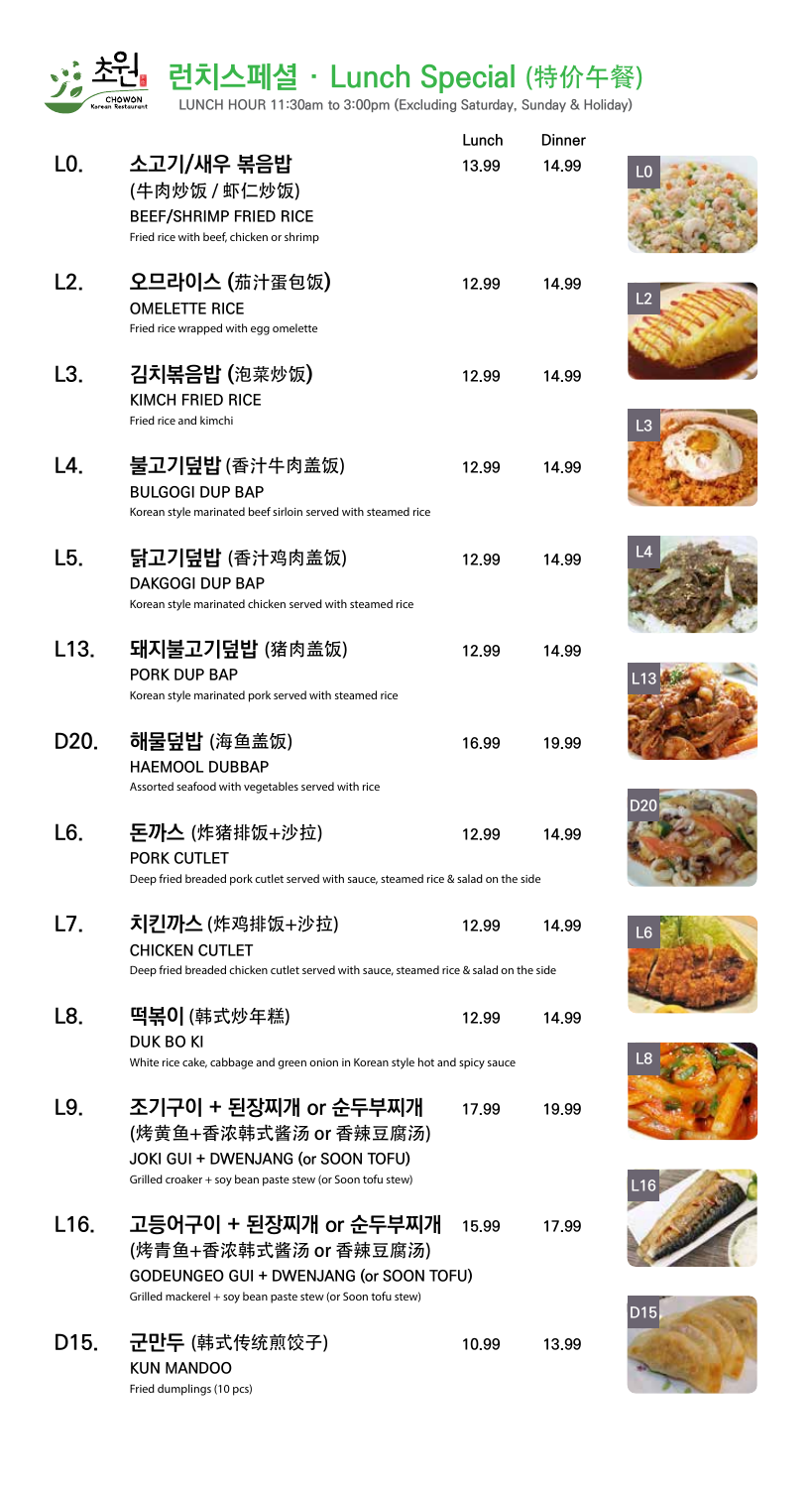

# <sup>原</sup> **식사류 · Korean Food** (主食类)

| D1.               | 설렁탕 (牛肉浓汤+米饭)<br><b>SUL NONG TANG</b><br>Sliced beef and chopped green onion in bone soup              | 14.99 |                 |
|-------------------|--------------------------------------------------------------------------------------------------------|-------|-----------------|
| D <sub>2</sub> .  | 김치찌개 (韩式泡菜汤+米饭)                                                                                        | 14.99 |                 |
|                   | <b>KIMCHI CHIGAE</b><br>Kimchi stew with pork, tofu & vegetables                                       |       | D <sub>2</sub>  |
| D <sub>3</sub> .  | <del>순두부</del> 찌개 (香辣豆腐汤+米饭)<br><b>SOON TOFU CHIGAE</b><br>Spicy tofu stew with vegetables & seafood   | 14.99 |                 |
| D4.               | 청국장 (黄豆酱) * Only available during lunch hours                                                          | 14.99 | D <sub>3</sub>  |
|                   | <b>CHUNGKOOKJANG</b><br>Bean-paste soup prepared with ground fermented soybeans                        |       |                 |
| D5.               | 북엇국 (干明太鱼汤)<br><b>BUKUH GOOK</b><br>Dried white fish soup                                              | 14.99 | D <sub>5</sub>  |
| D <sub>6</sub>    | <b>된장찌개</b> (香浓韩式酱汤+米饭)                                                                                | 14.99 |                 |
|                   | <b>DWEN JANG CHIGAE</b><br>Soy bean paste stew with pork, tofu, seafood and vegetables                 |       | DŽ              |
| D7.               | <b>감자탕</b> (土豆猪骨汤+米饭)<br><b>GAMJA TANG</b><br>Pork bone soup                                           | 14.99 |                 |
| D8.               | <b>콩비지찌개</b> (韩式传统豆粉浓汤+米饭)                                                                             | 14.99 | D <sub>8</sub>  |
|                   | KONG BEE-JEE CHIGAE<br>Grinded bean soup with kimchi                                                   |       |                 |
| D <sub>10</sub>   | 도가니탕 (牛筋软骨汤)<br><b>DOGANI TANG</b><br>Boiled cow's knee cartilage and chopped green onion in bone soup | 15.99 | D <sub>10</sub> |
| D <sub>12</sub>   | 생태탕 (明太鲜鱼汤)                                                                                            | 15,99 |                 |
|                   | <b>SAENG-TAE TANG</b><br>White fish, vegetable & tofu in spicy soup                                    |       | D12             |
| D <sub>21</sub>   | 알탕 (海籽汤) (Seasonal)<br><b>AL TANG</b>                                                                  | 17.99 |                 |
|                   | Marinated pollock roe soup with vegetables                                                             |       |                 |
| D <sub>24</sub>   | 대구탕 (鳕鱼汤)<br><b>DAEGU TANG</b>                                                                         | 18.99 |                 |
|                   | Fresh cod fish, assorted vegetables & tofu in spicy soup                                               |       | D <sub>13</sub> |
| D <sub>13</sub> . | 吗국 (韩式传统年糕汤)<br><b>DDUK GOOK</b><br>Rice cake soup                                                     | 14.99 |                 |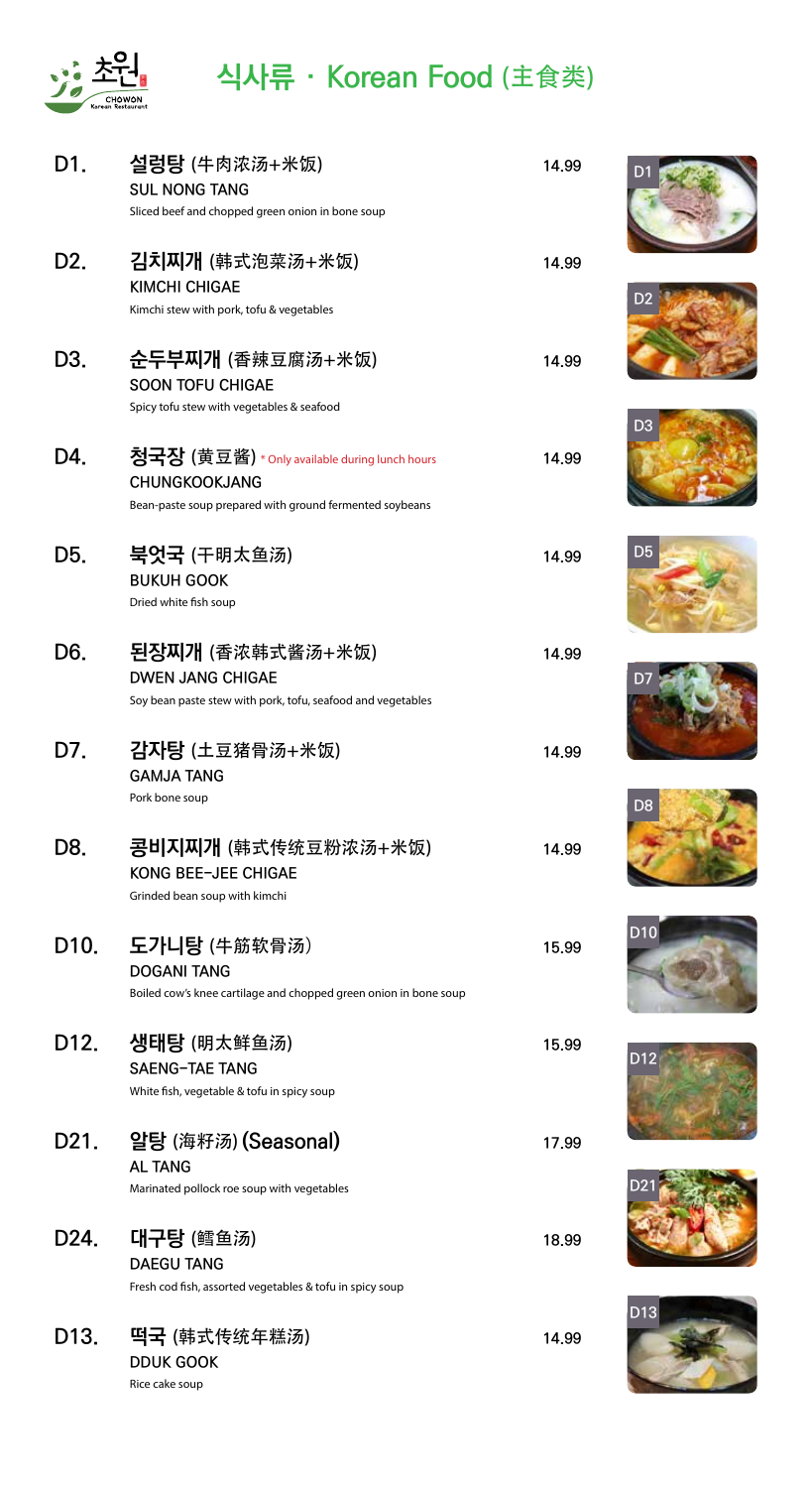

# <sup>原</sup> **식사류 · Korean Food** (主食类)

| D <sub>14</sub> . | 吗만둣국 (韩式传统年糕馄吞汤)<br><b>DDUK MANDOO GOOK</b><br>Rice cake & dumpling soup                                                                       | 14.99 | D <sub>14</sub> |
|-------------------|------------------------------------------------------------------------------------------------------------------------------------------------|-------|-----------------|
| D <sub>16</sub> . | 순대국 (米肠汤)<br><b>SOON DAE GOOK</b><br>Korean style sausage soup served with steamed rice                                                        | 15,99 | D <sub>16</sub> |
|                   | D17. 갈비탕 (牛排汤)<br><b>KAL BI TANG</b><br>Beef rib soup served with steamed rice                                                                 | 18,99 |                 |
| D <sub>18</sub>   | 우거지탕 (韩式传统牛肉菜叶汤)<br><b>WOO GUH JI TANG</b><br>Korean cabage soup with beef and vegetables                                                      | 14.99 |                 |
| D <sub>19</sub>   | 육개장 (牛肉粉丝香辣汤)<br>YOOK KAE JANG<br>Shredded beef brisket, vegetables in hot & spicy soup                                                        | 16,99 | D <sub>18</sub> |
| D25.              | <b>영양탕</b> (羊肉汤)<br>YOUNGYANG TANG<br>Black goat soup with vegetables                                                                          | 18,99 | <b>D19</b>      |
| D9.               | 비빔밥 (牛肉鸡蛋拌饭)<br><b>BIBIM BAP</b><br>Assorted cooked vegetables, beef, fried egg & hot sauce on steamed rice                                    | 14.99 | D <sub>25</sub> |
| D11.              | 돌솥비빔밥 (石锅拌饭)<br><b>DOLSOT BIBIM BAP</b><br>Assorted cooked vegetables, beef, fried egg & hot sauce on steamed rice<br>served in hot stone bowl | 14.99 |                 |
| D <sub>22</sub> . | 조기구이 (煎黄花鱼)<br><b>JOGI GUI</b><br>Grilled yellow corvina served with rice                                                                      | 16.99 | D <sub>2</sub>  |
| D <sub>23</sub> . | 삼치구이 (煎大花鮫)<br><b>SAMCHEE GUI</b><br>Grilled Spanish mackerel served with rice                                                                 | 17.99 |                 |
| D <sub>29</sub> . | L.A. 갈비정식 (韩燒牛仔骨饭)<br>L.A. GALBI<br>BBQ Beef short ribs marinated in special sauce served with rice                                            | 29,99 |                 |
| D36.              | <b>계란찜</b> (鸡蛋羹)<br><b>STEAMED EGG PUDDING</b><br>Steamed egg pudding                                                                          | 11.99 | D36             |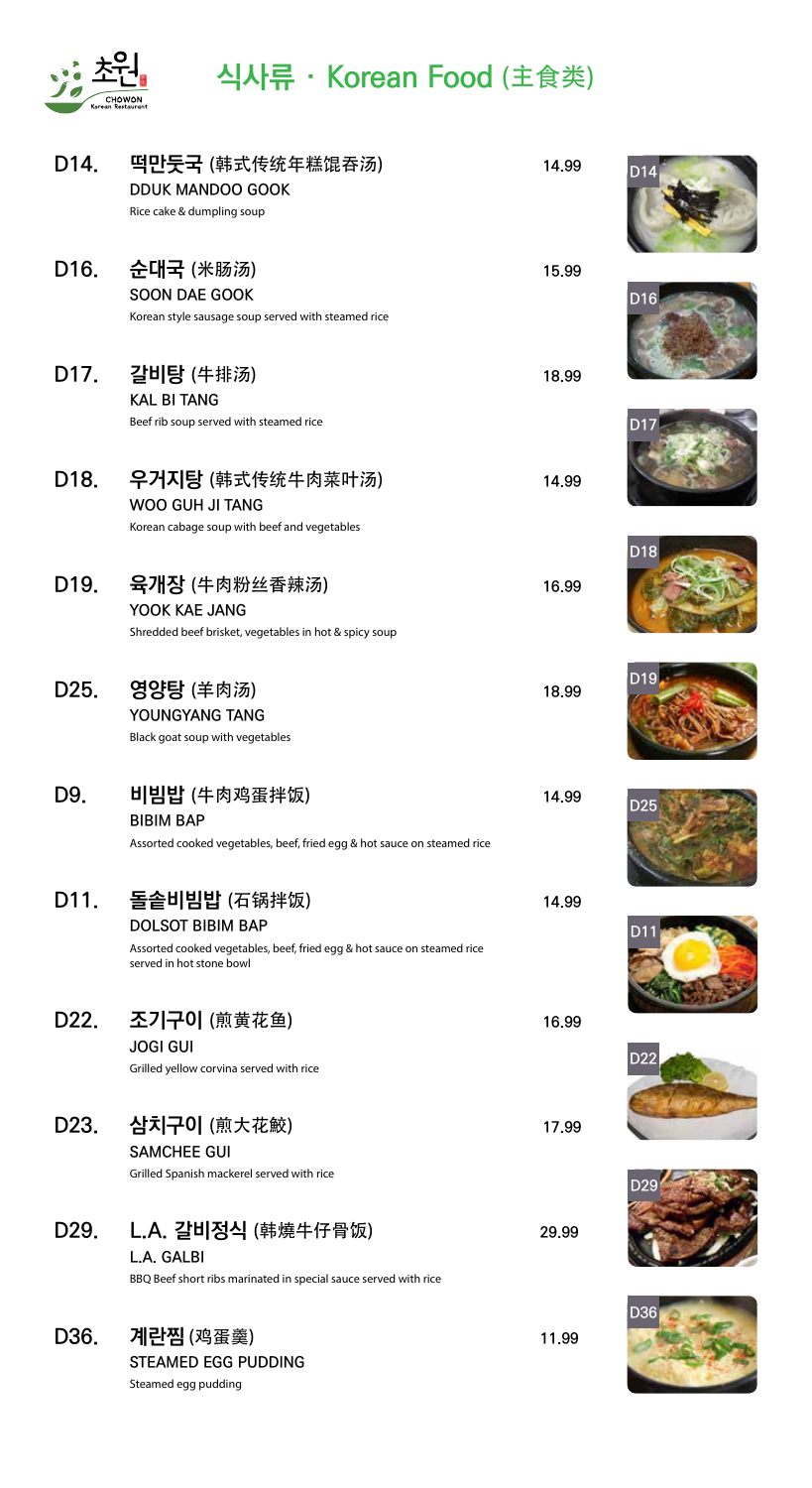

### <sup>原</sup> **면류 · Noodle** (面)

| D <sub>26</sub>   | 짜장면 (韩式传统炸酱面)<br><b>JAJANG MYUN</b><br>Noodles with black bean sauce                                                              | 13.99 |     |
|-------------------|-----------------------------------------------------------------------------------------------------------------------------------|-------|-----|
| D <sub>27</sub>   | <b>JAMBBONG</b><br>Noodles and assorted seafood in spicy soup                                                                     | 15,99 |     |
| L1.               | 바지락칼국수 (刀切汤汤面)<br><b>BAJIRAK KALGOOKSOO</b><br>Noodle soup with Manila clams                                                      | 14.99 |     |
| D <sub>28</sub> . | 떡라면 (年糕拉面)<br><b>DDUK RAMYUN</b><br>Ramyun soup with rice cake                                                                    | 14.99 |     |
| D34.              | 해물우동 (海鲜乌冬汤面)<br><b>HAEMOOL UDON</b><br>Seafood noodle soup with assorted seafood                                                 | 16.99 | D2  |
| D <sub>35</sub> . | <b>볶음우동</b> (乌冬炒面)<br><b>BBUKEUM UDON</b><br>Korean style stir-fried udon                                                         | 16,99 | D34 |
| D30.              | 물냉면 (韩式冷面) (Seasonal)<br><b>MOOL NENGMYUN</b><br>Cold noodles with beef soup                                                      | 14.99 | D35 |
| D31.              | 비빔냉면 (凉拌面) (Seasonal)<br><b>BIBIM NENGMYUN</b><br>Cold noodles with mixed vegetables & spicy sauce                                | 14.99 |     |
| D32.              | 비빔냉면 (Seasonal) + L.A. 갈비<br>Cold noodles with mixed vegetables & spicy sauce + BBQ beef short ribs marinated<br>in special sauce | 31,99 | D30 |
| D <sub>33</sub>   | 묵냉며(Seasonal) + I A 강비                                                                                                            | 31,00 | D31 |

**D33. 물냉면(Seasonal) + L.A. 갈비 31.99** (凉拌面 + 韩燒牛仔骨饭) **MOOL NENGMYUN + L.A. GALBI** Cold noodles with beef soup + BBQ beef short ribs marinated in special sauce

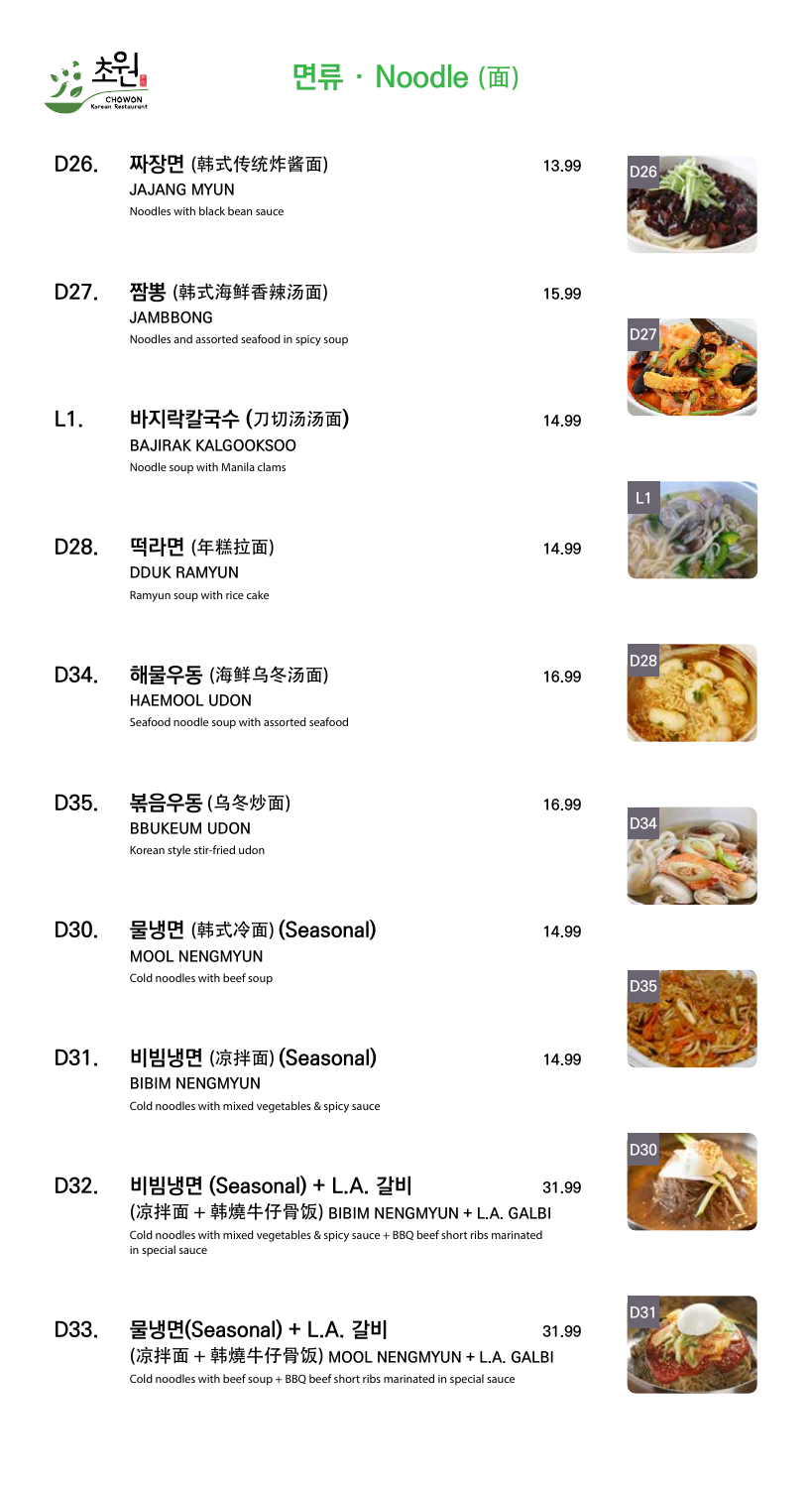

# <sup>原</sup> **전골류 · Hot Pot** (主食类)

**밥볶음 또는 면사리 추가 \$3.99 add Hot Pot Rice or Noodles for \$3.99**

| H1.              | 만두전골 (韩式传统水饺馄饨火锅)<br><b>MANDOO JUNGOL</b><br>Dumpling soup with vegetables in hot spot              | 38.99 | H1              |
|------------------|-----------------------------------------------------------------------------------------------------|-------|-----------------|
| H <sub>2</sub> . | 김치전골 (韩国泡菜火锅)<br><b>KIMCHI JUNGOL</b><br>Kimchi soup with vegetables in hot pot                     | 39.99 | Ηż              |
| H4.              | 라면떡전골 (拉面年糕火锅)<br><b>RAMYUN DDUK JUNGOL</b><br>Ramyun soup with rice cake in hot pot                | 38,99 | H <sub>5</sub>  |
| H <sub>5.</sub>  | 부대찌개전골 (部队火锅)<br><b>BUDE CHIGAE JUNGOL</b><br>Sausage stew in hot pot                               | 42.99 | H <sub>6</sub>  |
| H <sub>6</sub>   | 해물전골 (海鲜火锅)<br><b>HAEMOOL JUNGOL</b><br>Seafood soup with vegetables in hot pot                     | 44.99 | H <sub>7</sub>  |
| H7.              | 영양전골 (羊肉火锅)<br>YOUNGYANG JUNGOL<br>Black goat soup with vegetables in hot pot                       | 44.99 | H <sub>8</sub>  |
| H8.              | 닭도리전골 (辣烧鸡火锅)<br><b>DAKDORI JUNGOL</b><br>Spicy chicken soup with potato in hot pot                 | 44.99 |                 |
| H9.              | 감자탕전골 (土豆猪骨汤火锅)<br><b>GAMJA TANG JUNGOL</b><br>Assorted Pork bone soup in hot pot                   | 39.99 |                 |
| H <sub>10</sub>  | 생태전골 (明太鲜鱼火锅)<br><b>SAENG-TAE JUNGOL</b><br>Spicy soup with white fish, vegetable & tofu in hot pot | 42.99 |                 |
|                  | H10-A. 알탕전골 (海籽汤火锅)<br><b>ALTANG JUNGOL</b><br>Spicy fish egg soup with vegetables in hot pot       | 44.99 | $H10-A$         |
| H <sub>11.</sub> | 곱창전골 (牛肠火锅)<br><b>GOBCHANG UNGOL</b><br>Beef intestines soup in hot pot                             | 44.99 | H <sub>11</sub> |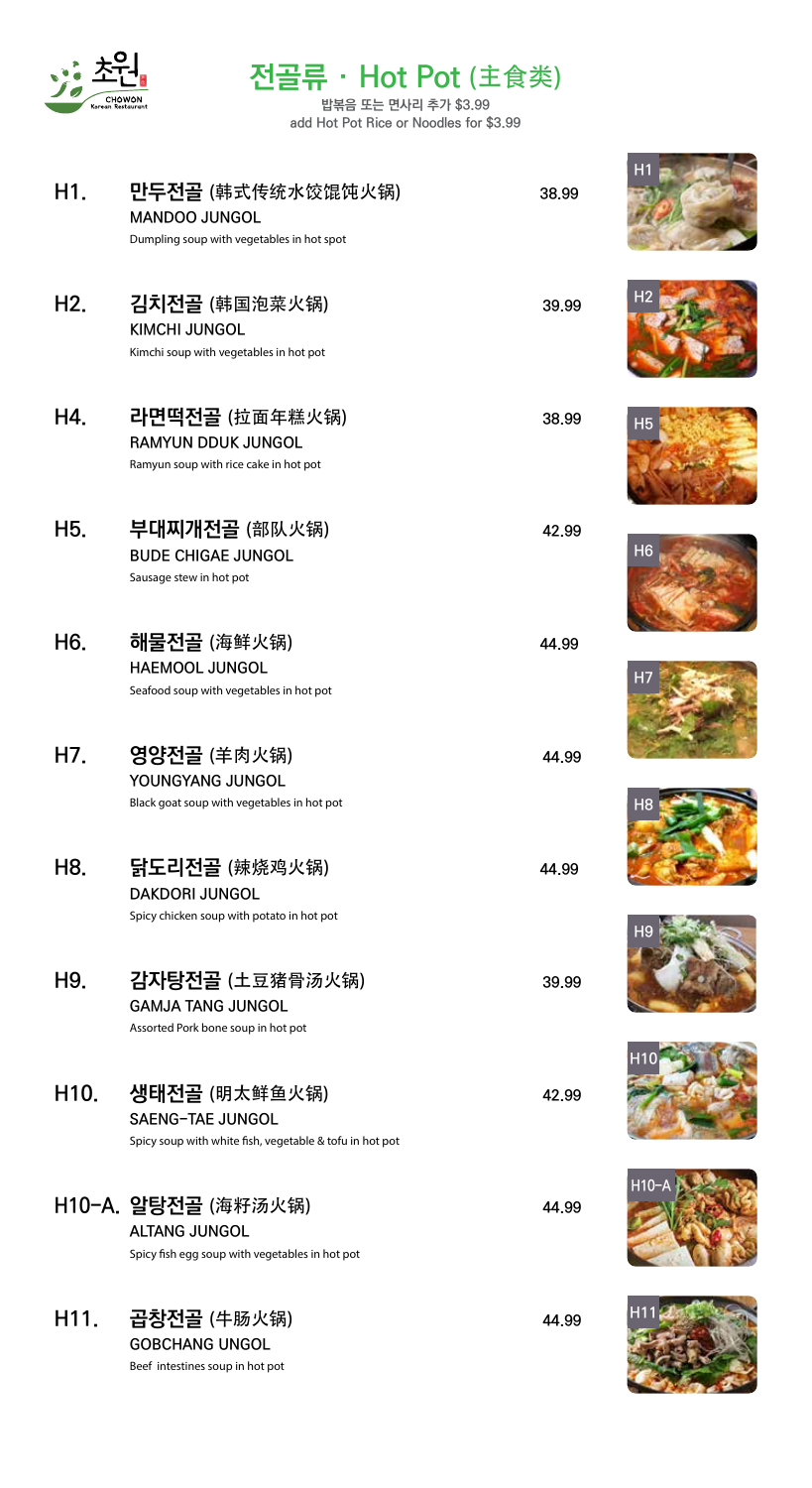

## <sup>原</sup> **요리 · Dish to Share** (炒菜类)

| S1.               | 탕수육 (糖醋肉)<br><b>TANG SOO YOOK</b><br>Deep fried pork with sweet & sour sauce                                     | $(M)$ 19.99 $(L)$ 32.99 |           |
|-------------------|------------------------------------------------------------------------------------------------------------------|-------------------------|-----------|
| S2.               | 깐풍기 (糖醋鸡块)<br><b>KAN POONG GI</b><br>Deep fried chicken and hot pepper with sweet & sour sauce                   | (M) 19.99               | (L) 32.99 |
|                   | S12-B. 유린기 (油淋鸡)<br><b>YURINKI</b><br>Fried chicken with soy based spicy sauce                                   |                         | 34.99     |
| S3.               | 아구찜 (鮟鱇鱼煲)<br>AH GOO JJIM<br>Steamed angler fish with bean sprouts and hot sauce                                 |                         | 34.99     |
| S4.               | 오징어볶음 (香辣炒鱿鱼)<br><b>OHJINGUH BOKUM</b><br>Squid with assorted vegetables stir fried with hot sauce               |                         | 34.99     |
| S5.               | 지육김치볶음 (辣白菜炒五花肉)<br><b>JEYUK BOKUM</b><br>Kimchi and pork stir fried with hot sauce                              |                         | 32.99     |
| S6.               | 도가니 무침 (辣拌牛筋)<br><b>DOGANI MUCHIM</b><br>Cow's knee cartilage stir fried with vegetables and hot sauce           |                         | 32.99     |
| S7.               | 김치부침 (韩国泡菜煎油饼)<br>KIMCHI BOOCHIM<br>Korean style pancake with kimchi                                             |                         | 22.99     |
| S8.               | 족발 (酱猪肘)<br><b>JOKBAL</b><br>Steamed pork hock seasoned in special sauce                                         |                         | 29.99     |
| S <sub>10</sub>   | 순대 (米肠加猪手)<br><b>SOON DAE</b><br>Korean style sausage filled with sweet rice and sweet potato vermicelli noodles |                         | 29.99     |
| S11.              | 불쭈꾸미볶음 (小章鱼)<br><b>BUL JUKUMI BOKUM</b><br>Baby octopus with assorted vegetables stir fried with hot sauce       |                         | 34.99     |
| S <sub>12</sub> . | 잡채 (韩式炒粉丝)<br><b>JAPCHAE</b><br>Potato glass noodles, cooked vegetables mixed with soy sauce                     |                         | 25.99     |
|                   | S12-A. 제육보쌈 + 순두부찌개 or 된장찌개<br>(菜包肉 + 香辣豆腐汤 or 香浓韩式酱汤)<br><b>JAEYOOK BOSSAM</b>                                  |                         | 44.99     |

Boiled pork in special soy sauce + your choice of soon tofu stew or soy bean paste stew





















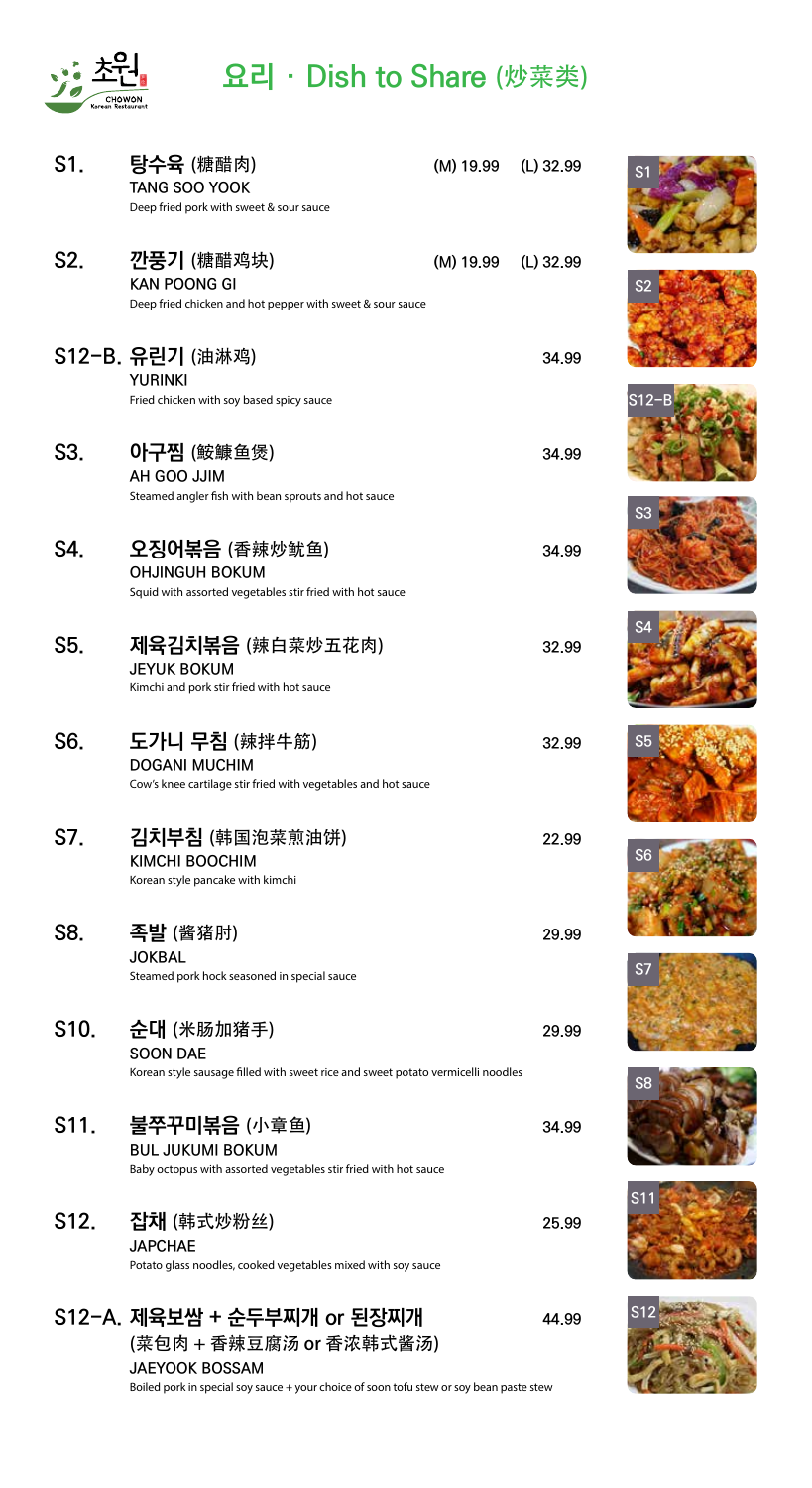

## **요리 · Dish to Share** (炒菜类)

| S <sub>15</sub> . | 오삼불고기 (鱿鱼炒酱汁猪肉)<br><b>OSAM BULGOGI</b><br>Stir fried squid and pork with hot sauce                    |  |  | 35.99                                                                                      | S17  |  |  |
|-------------------|-------------------------------------------------------------------------------------------------------|--|--|--------------------------------------------------------------------------------------------|------|--|--|
| S17.              | 해물파전 (海鲜煎油饼)<br><b>HAEMUL PAJUN</b><br>Korean style pancake with assorted seafood and green onion     |  |  | 23.99                                                                                      | S18  |  |  |
| S <sub>18</sub>   | 깐풍오징어 (糖醋鱿鱼)<br><b>KAN POONG OHJINGUH</b><br>Fried squid with hot and sweet sauce                     |  |  | 37.99                                                                                      |      |  |  |
| S <sub>19</sub>   | 골뱅이무침 (凉拌田螺)<br><b>GOLBENGEE MUCHIM</b><br>Snail escargo and vegetables with hot sauce                |  |  | 35.99                                                                                      |      |  |  |
|                   | 소주/맥주 콤보                                                                                              |  |  |                                                                                            |      |  |  |
|                   | Soju or Beer Combo (韩国烧酒套餐)                                                                           |  |  |                                                                                            |      |  |  |
|                   | 요리 선택 + 소주 1병 or 맥주 4병<br>1盘料理 + 韩国烧酒1瓶 or 啤酒4瓶  SOJU(1) or BEER(4)                                   |  |  |                                                                                            |      |  |  |
|                   | 6 곱창구이콤보 (烤牛肠) \$64<br><b>Grilled beef intestines</b><br>250g 추가 \$25   Extra order (250g) \$25       |  |  | ■ 막창구이 콤보 (猪肚)<br><b>Grilled pork intestines</b><br>250g 추가 \$25   Extra order (250g) \$25 | \$64 |  |  |
| $\vert$ 1         | <b>심겹살 콤보 400g (</b> 烤五花肉) \$60<br>Korean style bacon<br>200g 추가 \$22.95   Extra order (200g) \$22.95 |  |  | 4 생갈비 콤보 400g (烤牛排)<br>Boneless beef rib<br>200g 추가 \$39.95   Extra order (200g) \$39.95   | \$94 |  |  |
|                   | <b>S2 깐풍기 콤보</b> (糖醋鸡块)<br>\$47<br>Deep fried chicken and hot pepper<br>with sweet & sour sauce       |  |  | <b>S3 아구찜 콤보 (鮟鱇鱼煲)</b><br>Steamed angler fish and bean sprouts<br>with hot sauce          | \$49 |  |  |
|                   | H10 생태전골 콤보 (明太鲜鱼火锅) \$57<br>Snicy soun with white fish venetable                                     |  |  | H7 영양전골 콤보 (羊肉火锅)                                                                          | \$59 |  |  |

Spicy soup with white fish, vegetable & tofu in hot pot

Black goat soup with vegetables in hot pot

# **음료수 · Beverage** (饮料)

| 초원 생막걸리                                | 16.99 | 맥주 DOMESTIC BEER (啤酒) | 5.45          |
|----------------------------------------|-------|-----------------------|---------------|
| CHOWON HOUSE RICE WINE 1L              |       | KOREAN BEER (韩国啤酒)    | 6.45          |
| 진로 막걸리<br>JINRO KOREAN RICE WINE 750mL | 19.99 | <b>PREMIUM BEER</b>   | 6.45          |
| 소주 JINRO FRESH SOJU (韩国烧酒)             | 17.99 | 정종 SAKE (日本清酒)        | 7.95<br>14.95 |
| 백세주 BAEKSEJU (百岁酒)                     | 21.99 | <b>吕豆수</b> POP (冷饮料)  | 1.99          |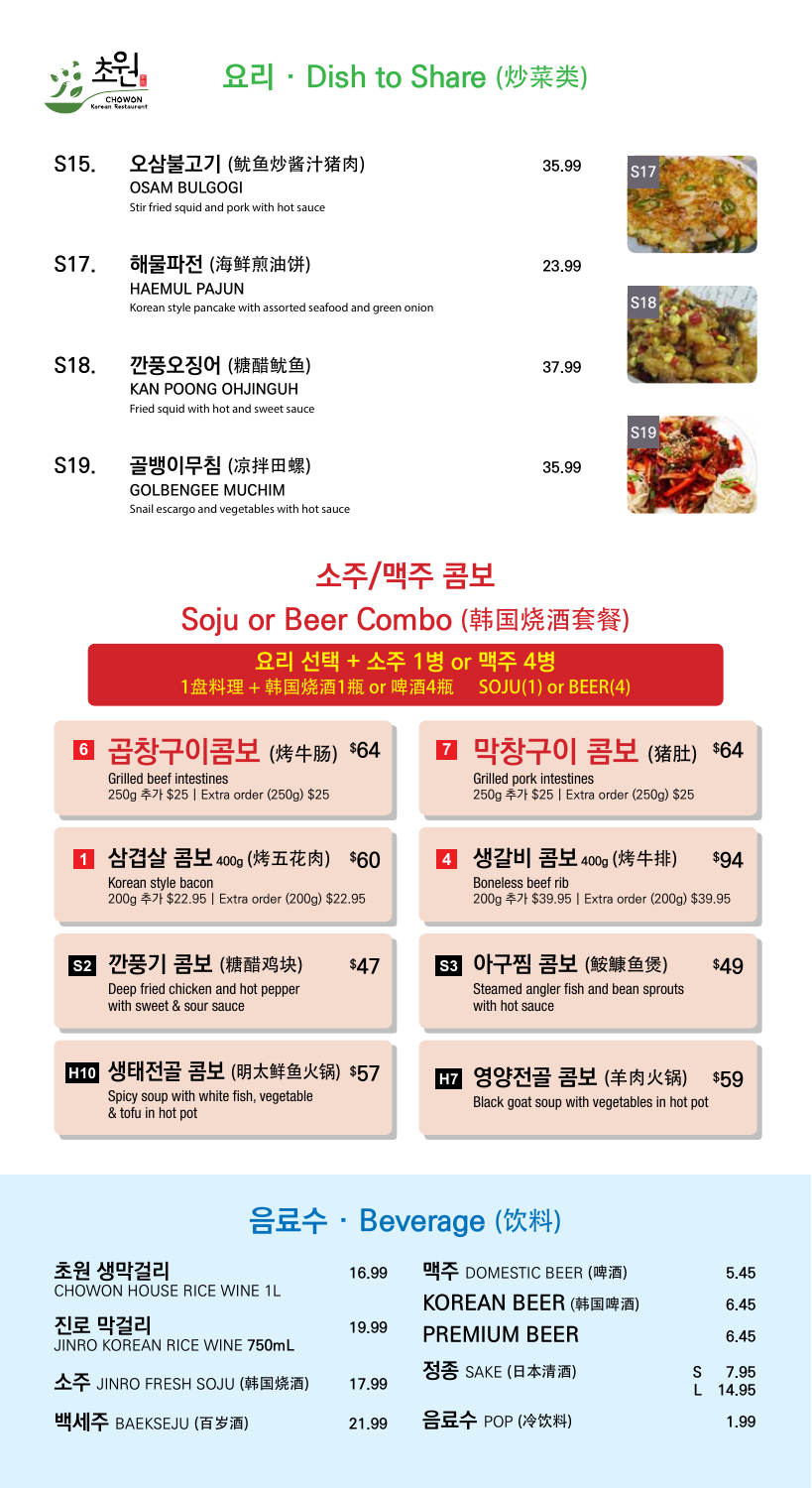

# <sup>原</sup> **BBQ Selection**

**\*Minimum 2 orders**



**삼겹살** *200g* **1** (烤五花肉) Korean style bacon \$ 22.95



**목삼겹** *250g* **6** (猪颈五花肉) Pork neck steak \$ 23.95



**생갈비** *200g* **4** (烤牛排) Boneless beef rib \$ 39.95



**양념돼지갈비** *250g* **3** (酱汁猪排) Marinated pork rib \$ 24.95



**5 LA갈비** *3 pcs* (韩燒牛仔骨饭) Korean beef short rib \$ 39.95



**불고기** *350g* **2** (香汁牛肉烧烤) Marinated sirloin beef \$ 29.95



**곱창** *220g* (烤牛肠) Grilled beef intestines \$ 25 **7**



**막창** *220g* **8** (猪肚) Grilled pork intestines \$ 25



**오리** *200g* **9** (烤鸭子) Sliced duck \$ 26.95



**돼지껍데기** *250g* **10** (调味烤猪皮) Marinated pork skin \$ 14.95

# **BBQ Combo Special**

#### **BBQ 메뉴 2인분 이상 주문시**

**\* Available with minimum 2 orders of BBQ menus**

#### **콤보냉면** (韩式冷面) **10**

Cold noodles with beef soup or with mixed vegetables & spicy sauce

**콤보된장찌개** (香浓韩式酱汤) **8** Soy bean paste stew

**콤보순두부찌개** (香辣豆腐汤) **8** Spicy tofu stew





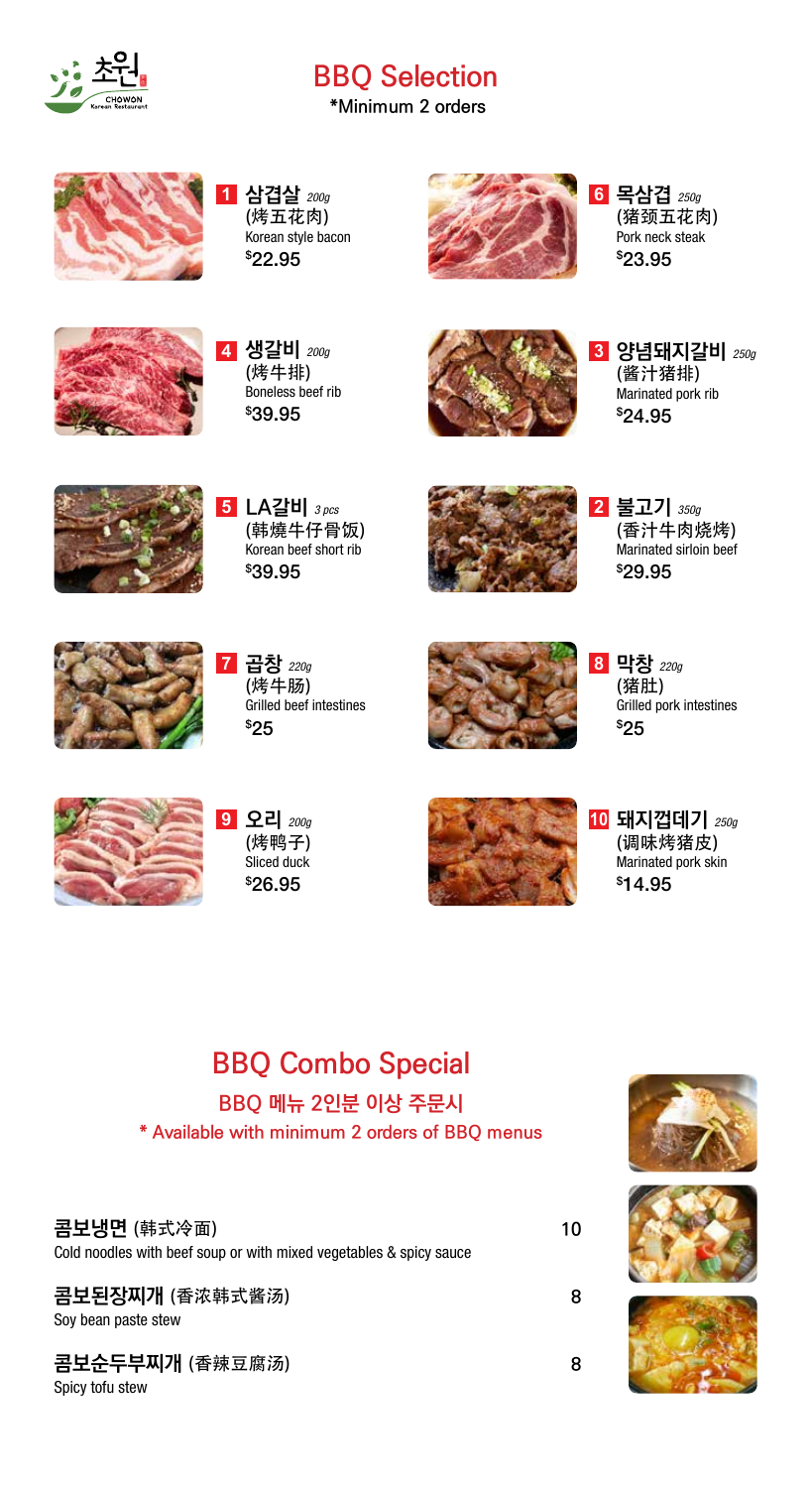

# **스페셜 / Special of special**

#### **GOLF SPECIAL**

 $\blacksquare$  삼겹살 400g (Pork BBQ) (烤五花肉)

 $\overline{\textbf{S3}}$   $\textbf{0}$   $\left|\overline{\textbf{7}}\right|$   $\overline{\textbf{8}}$  (鮟鱇鱼煲)

**HIO 생태전골** (明太鲜鱼火锅)

**소주1병 or 맥주4병** (韩国烧酒1瓶 <sup>或</sup> 啤酒4瓶)

**공기밥 (4)** (米饭4碗)



**삼겹살 추가 (200g) \$22.95 Extra order of Korean Style Bacon (200g) \$22.95 생갈비 추가 (200g) \$39.95 Extra order of Boneless Beef Rib (200g) \$39.95**

## **CHOWON SPECIAL**

## **생갈비 400g (Boneless beef rib)** (烤牛排) **4**

**54 오징어볶음** (香辣炒鱿鱼)

**생태전골** (明太鲜鱼火锅) **H10**

**소주1병 or 맥주4병** (韩国烧酒1瓶 <sup>或</sup> 啤酒4瓶)

# **공기밥 (4)** (米饭4碗)

**삼겹살 추가 (200g) \$22.95 Extra order of Korean Style Bacon (200g) \$22.95 생갈비 추가 (200g) \$39.95 Extra order of Boneless Beef Rib (200g) \$39.95**



**\$129.99**

**(Reg.\$154)**

**(4인 기준입니다)**